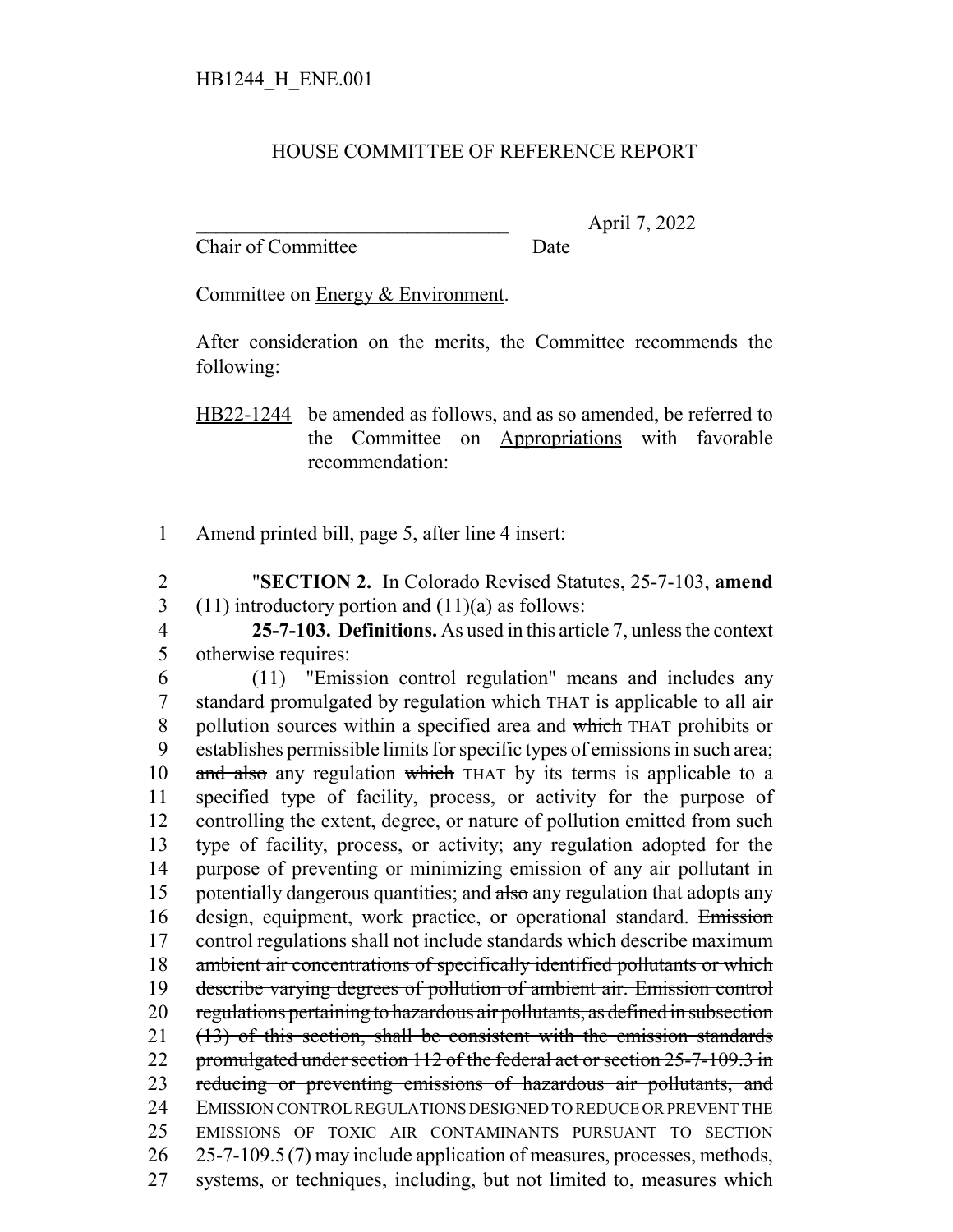THAT:

 (a) Reduce the volume of, or eliminate emissions of, such pollutants through process changes, EMISSIONS LIMITATIONS, CONTROL TECHNOLOGIES, substitution of materials, or other modifications;".

- Renumber succeeding sections accordingly.
- Page 5, line 7, strike "**advisory board -**".

 Page 5, line 9, strike "**airborne toxic control measures**" and substitute "**emission control regulations**".

- Page 5, strike lines 24 through 27.
- Page 6, strike lines 1 through 14.
- Reletter succeeding paragraphs accordingly.
- Page 7, strike lines 6 through 14.
- Reletter succeeding paragraphs accordingly.
- 14 Page 7, line 16, strike " $(7)(a)(II)$ " and substitute " $(6)(a)(II)$ ".
- Page 7, strike lines 21 through 24.
- Reletter succeeding paragraphs accordingly.
- Page 7, after line 26 insert:

 "(j) "PRIORITY TOXIC AIR CONTAMINANT" MEANS, AS DETERMINED 19 BY THE COMMISSION BY RULE UNDER SUBSECTION  $(6)(a)(I)$  OF THIS SECTION, TOXIC AIR CONTAMINANTS THAT MAY POSE A RISK OF HARM TO PUBLIC HEALTH.".

- Reletter succeeding paragraphs accordingly.
- Page 8, line 14, strike "(4)" and substitute "(3)".
- Page 9, strike lines 2 through 27.
- Page 10, strike lines 1 through 16.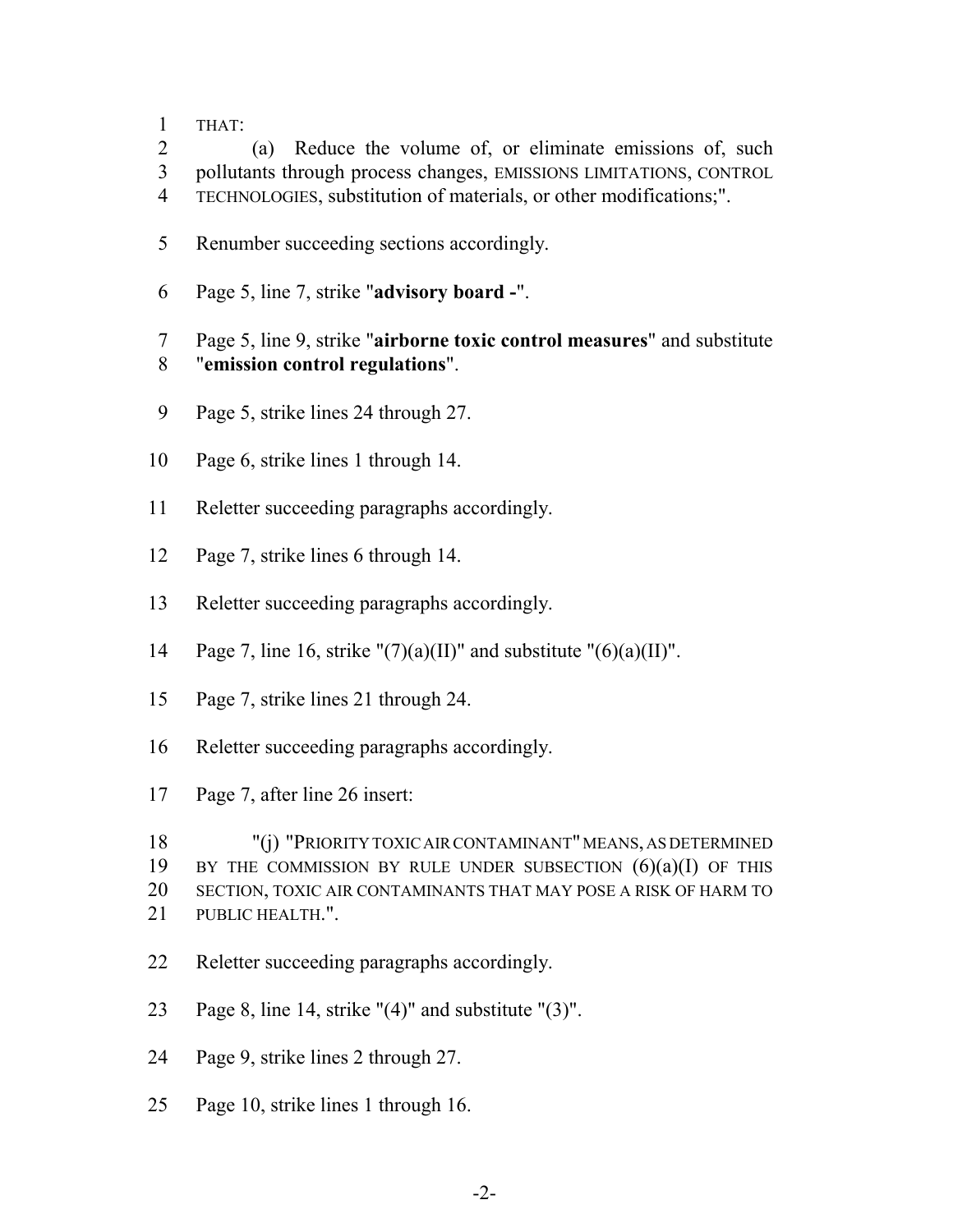Renumber succeeding subsections accordingly.

 Page 10, lines 20 and 21, strike "SHALL, IN CONSULTATION WITH THE ADVISORY BOARD," and substitute "SHALL CREATE AN INITIAL LIST OF TOXIC AIR CONTAMINANTS BASED ON SUBSECTIONS (1)(m)(I) AND (1)(m)(II) OF THIS SECTION AND, PURSUANT TO SUBSECTION  $(1)(m)(III)$  OF THIS SECTION,".

- Page 10, lines 22 and 23, strike "TOXIC AIR CONTAMINANTS TO THE LIST." and substitute "AIR POLLUTANTS.".
- Page 11, line 2, strike "PUBLIC;" and substitute "PUBLIC AND THE SCIENTIFIC COMMUNITY;".
- Page 11, strike lines 3 through 15 and substitute:
- "(b) ANY EXISTING DATA CONCERNING EMISSIONS OF AIR POLLUTANTS, INCLUDING:
- (I) DATA PROVIDED TO THE DIVISION THROUGH ANNUAL EMISSIONS INVENTORY REPORTS SUBMITTED PURSUANT TO SUBSECTION (4) OF THIS SECTION; AND
- (II) DATA REPORTED TO THE FEDERAL TOXIC RELEASE INVENTORY PURSUANT TO 42 U.S.C. SEC. 11023;".
- Reletter succeeding paragraphs accordingly.
- Page 11, line 16, after "GATHERED" insert "ABOUT THE TOXICITY OF AIR POLLUTANTS".
- Page 11, lines 16 and 17, strike "ALL AVAILABLE".
- Page 11, line 21, after the semi-colon, add "AND".

 Page 11, strike lines 23 through 27 and substitute "ADVERSE HEALTH EFFECTS, INCLUDING ADVERSE HEALTH EFFECTS ARISING FROM DISPROPORTIONATELY HIGH EXPOSURE OF PARTICULARLY VULNERABLE GROUPS, INCLUDING DISPROPORTIONATELY IMPACTED COMMUNITIES, WORKERS AT STATIONARY SOURCES, INFANTS, CHILDREN, FETUSES, THE ELDERLY, AND PEOPLE WITH DISABILITIES; AND".

- Page 12, strike lines 1 through 3.
- Reletter succeeding paragraph accordingly.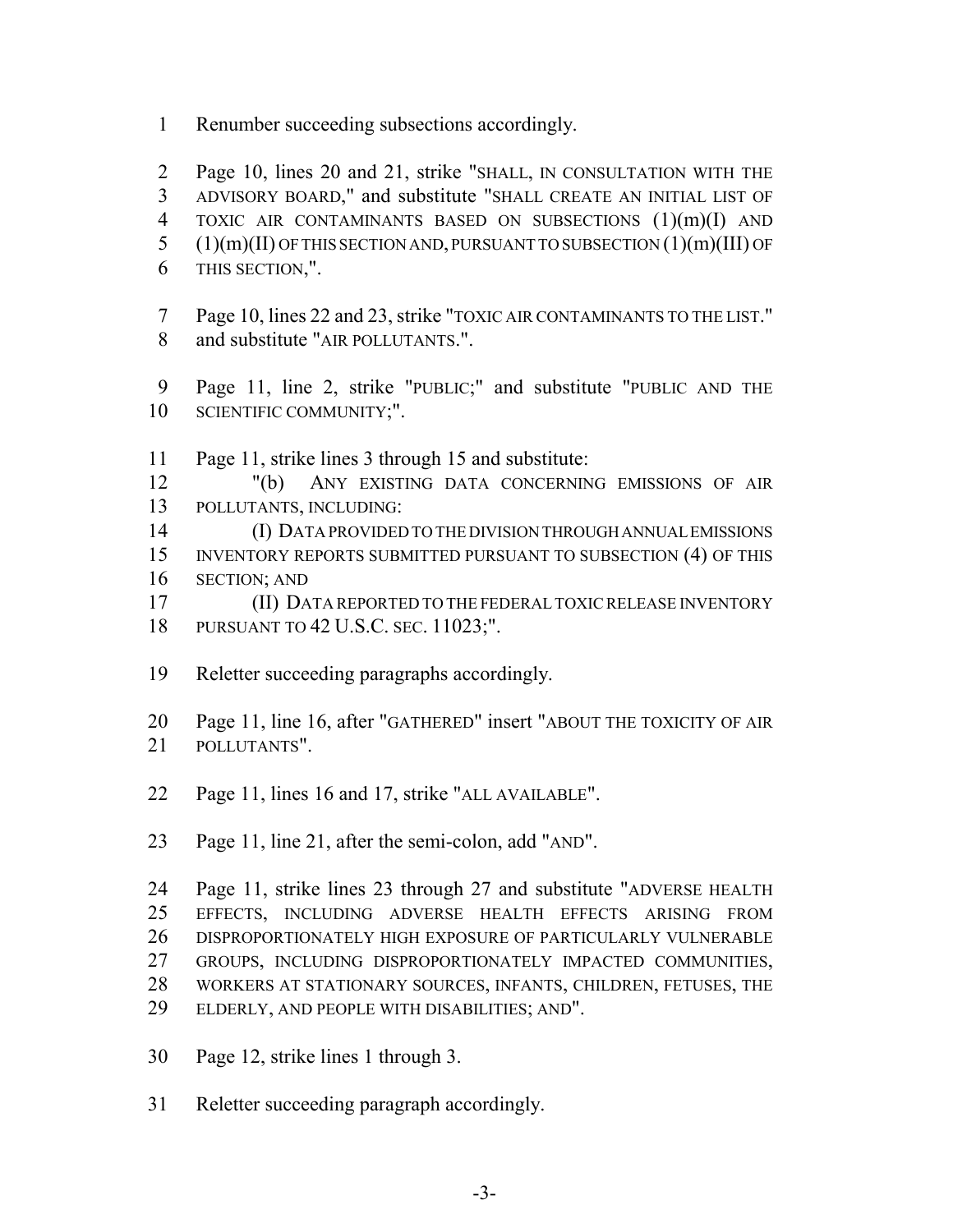- Page 12, line 6, after "**reports -**" insert "**study -**".
- Page 12, line 14, strike "ANY".
- 3 Page 12, line 15, strike " $(5)(a)$ " and substitute " $(4)(a)$ ".
- Page 12, strike lines 17 through 27.
- Strike page 13.
- Page 14, strike lines 1 through 25.
- Reletter succeeding paragraphs accordingly.
- 8 Page 15, line 4, strike " $(5)(a)$ " and substitute " $(4)(a)$ ".
- Page 15, strike lines 5 through 12 and substitute:
- 10 "(c) (I) THE DIVISION SHALL CONDUCT A STUDY AND PREPARE A REPORT THAT INCLUDES:
- (A) AN ANALYSIS OF THE EXISTING REQUIREMENTS FOR REPORTING TOXIC AIR CONTAMINANTS TO THE DIVISION AND THE FEDERAL ENVIRONMENTAL PROTECTION AGENCY;
- (B) AN ASSESSMENT OF THE AVAILABILITY AND QUALITY OF TOXIC AIR CONTAMINANT DATA REPORTED TO THE DIVISION AND THE FEDERAL ENVIRONMENTAL PROTECTION AGENCY, WITH THE REPORTING DATA BROKEN DOWN BY INDIVIDUAL TOXIC AIR CONTAMINANT, GEOGRAPHIC AREA, INDUSTRY SECTOR, AND WHETHER THE STATIONARY SOURCE REPORTING THE DATA IS A MAJOR SOURCE, SYNTHETIC MINOR SOURCE, OR MINOR SOURCE; AND
- **(C)** AN IDENTIFICATION OF THE INFORMATIONAL GAPS IN THE REPORTING OF TOXIC AIR CONTAMINANTS TO THE DIVISION AND THE FEDERAL ENVIRONMENTAL PROTECTION AGENCY.

 (II) THE DIVISION SHALL PROVIDE PUBLIC NOTICE AND HOLD AT LEAST TWO PUBLIC MEETINGS AT WHICH MEMBERS OF THE PUBLIC HAVE AN OPPORTUNITY TO COMMENT ON THE REPORT. THE DIVISION SHALL ALSO CONDUCT OUTREACH TO AND SOLICIT FEEDBACK FROM DISPROPORTIONATELY IMPACTED COMMUNITIES AND WORKERS AT STATIONARY SOURCES. IN FINALIZING THE REPORT, THE DIVISION SHALL INCLUDE IN THE REPORT A SUMMARY OF ANY COMMENTS RECEIVED FROM THE PUBLIC, DISPROPORTIONATELY IMPACTED COMMUNITIES, WORKERS AT STATIONARY SOURCES, AND THE SCIENTIFIC COMMUNITY AND IDENTIFY ANY SIGNIFICANT CHANGES MADE TO THE REPORT BASED ON THOSE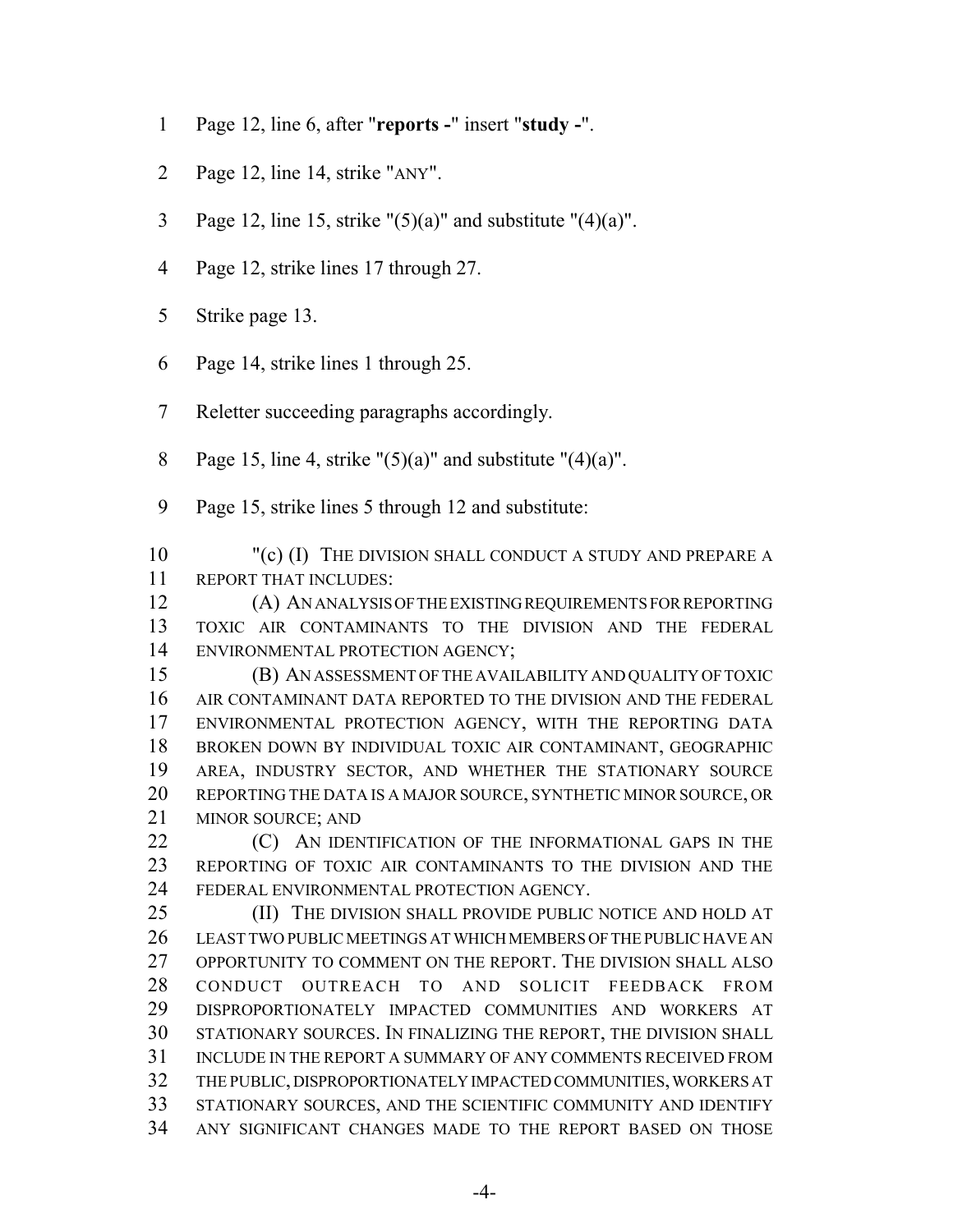COMMENTS. NO LATER THAN JULY 1, 2024, THE DIVISION SHALL SUBMIT THE FINALIZED REPORT TO THE COMMISSION.

 (III) NO LATER THAN DECEMBER 31, 2024, THE COMMISSION SHALL, BASED ON THE INFORMATIONAL GAPS IDENTIFIED IN THE REPORT, ADOPT RULES THAT REQUIRE ADDITIONAL TYPES OF INFORMATION TO BE INCLUDED IN ANNUAL EMISSIONS INVENTORY REPORTS SUBMITTED TO THE DIVISION FOR CALENDAR YEAR 2025 AND EACH CALENDAR YEAR THEREAFTER.".

- Reletter succeeding paragraphs accordingly.
- 10 Page 15, line 18, strike " $(5)(a)$ " and substitute " $(4)(a)$ ".
- Page 15, line 19, before "**rules.**"insert "**reporting -**".
- Page 16, line 4, strike "JULY" and substitute "JANUARY".
- 13 Page 16, line 14, strike " $(6)(c)(I)$ ," and substitute " $(5)(c)(I)$ ,".
- 14 Page 16, line 24, strike " $(6)(c)(II)$ " and substitute " $(5)(c)(II)$ ".
- 15 Page 17, line 12, strike " $(6)(d)$ " and substitute " $(5)(d)$ ".
- Page 17, strike lines 13 through 27 and substitute:
- "(f) NO LATER THAN MAY 1, 2025, AND BY MAY 1 EACH YEAR THEREAFTER, THE DIVISION SHALL".
- Page 18, line 3, strike "DRAFT REPORT." and substitute "MONITORING PROGRAM.".
- Page 18, line 5, strike "DRAFT REPORT." and substitute "MONITORING PROGRAM.".
- Page 18, strike lines 6 through 20 and substitute:

 "(g) (I) NO LATER THAN JULY 1, 2025, AND BY JULY 1 EACH YEAR THEREAFTER, THE DIVISION SHALL PREPARE AN ANNUAL REPORT THAT SUMMARIZES THE TOXIC AIR CONTAMINANT DATA COLLECTED BY THE MONITORING SITES IN THE PREVIOUS CALENDAR YEAR. THE DIVISION 28 SHALL INCLUDE IN THE REPORT A SUMMARY OF ANY COMMENTS RECEIVED FROM THE PUBLIC, DISPROPORTIONATELY IMPACTED COMMUNITIES, AND THE SCIENTIFIC COMMUNITY DURING THE TWO PUBLIC MEETINGS HELD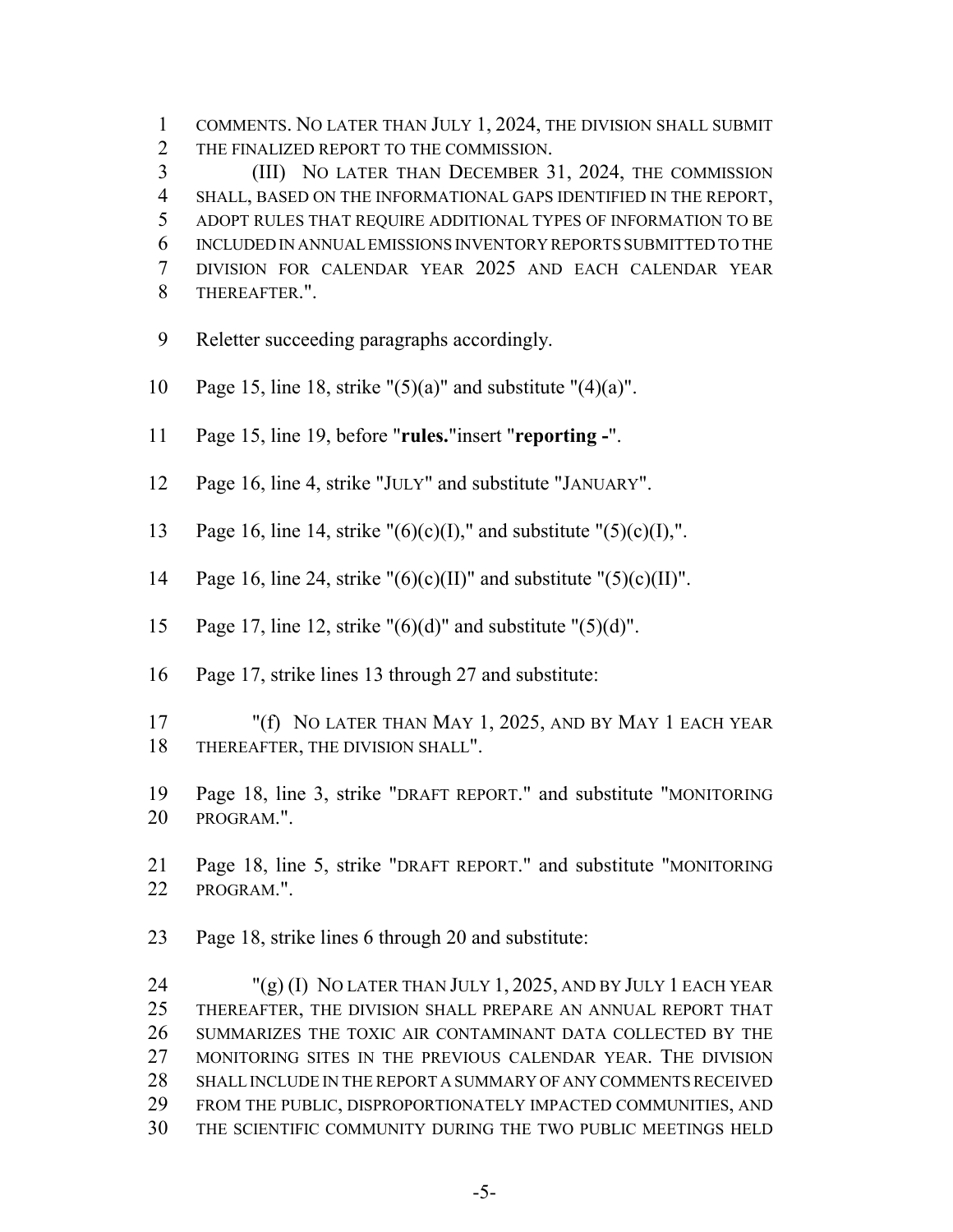PURSUANT TO SUBSECTION (5)(f) OF THIS SECTION.

2 (II) ONCE THE REPORT IS FINALIZED, THE DIVISION SHALL:

 (A) POST THE REPORT ON THE DIVISION'S WEBSITE IN BOTH ENGLISH AND SPANISH; AND

 (B) SUBMIT THE FINALIZED REPORT TO THE HEALTH AND HUMAN SERVICES COMMITTEE OF THE SENATE AND THE ENERGY AND ENVIRONMENT COMMITTEE OF THE HOUSE OF REPRESENTATIVES, OR THEIR SUCCESSOR COMMITTEES. NOTWITHSTANDING SECTION 24-1-136 (11)(a)(I), THE REQUIREMENT TO REPORT TO THE LEGISLATIVE COMMITTEES CONTINUES INDEFINITELY.

 (h) THE DIVISION SHALL REPORT ON THE NEED FOR ANY ADDITIONAL MONITORING SITES FOR THE MONITORING PROGRAM TO THE HEALTH AND HUMAN SERVICES COMMITTEE OF THE SENATE AND THE ENERGY AND ENVIRONMENT COMMITTEE OF THE HOUSE OF REPRESENTATIVES, OR THEIR SUCCESSOR COMMITTEES, DURING THE COMMITTEES' HEARINGS HELD PRIOR TO THE 2027 REGULAR SESSION OF THE GENERAL ASSEMBLY UNDER THE "STATE MEASUREMENT FOR ACCOUNTABLE, RESPONSIVE, AND TRANSPARENT (SMART) GOVERNMENT ACT", PART 2 OF ARTICLE 7 OF TITLE 2.".

 Page 18, lines 21 and 22, strike "JULY 1, 2027," and substitute "OCTOBER 1, 2025,".

- Page 18, lines 22 and 23, strike "ADVISORY BOARD," and substitute "SCIENTIFIC COMMUNITY,".
- Page 18, line 24, strike "HIGH-RISK" and substitute "UP TO FIVE PRIORITY".
- 25 Page 18, line 27, strike " $(6)(a)$ " and substitute " $(5)(a)$ ".
- Page 19, strike lines 4 and 5 and substitute:

27 "(C) DATA PROVIDED TO THE DIVISION THROUGH THE ANNUAL

EMISSIONS INVENTORY REPORTS SUBMITTED TO THE DIVISION PURSUANT

- TO SUBSECTION".
- 30 Page 19, line 6, strike " $(5)(a)$ " and substitute " $(4)(a)$ ".
- Page 19, line 12, strike "HIGH-RISK" and substitute "PRIORITY".
- Page 19, line 24, strike "TO" and substitute "ON".
- Page 19, line 25, after "COMMUNITIES," insert "WORKERS AT STATIONARY SOURCES,".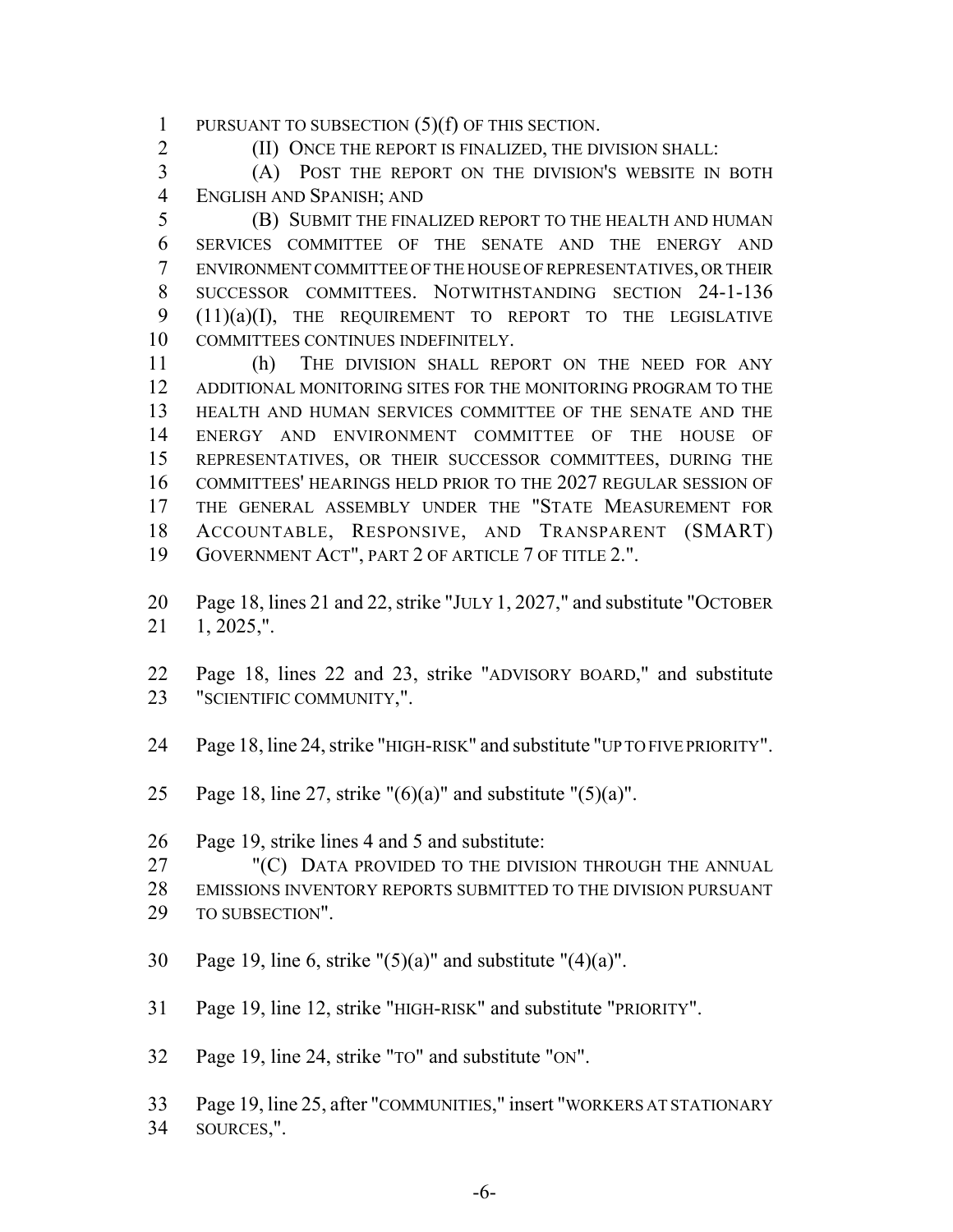- Page 20, line 9, strike "JULY 1, 2032, AND BY JULY 1" and substitute
- "OCTOBER 1, 2030, AND OCTOBER 1".
- Page 20, strike line 15 and substitute "SCIENTIFIC COMMUNITY:".
- Page 20, line 16, strike "HIGH-RISK" and substitute "PRIORITY".
- 5 Page 20, line 18, strike " $(7)(a)(I)$ " and substitute " $(6)(a)(I)$ ".
- Page 20, line 20, strike "HIGH-RISK" and substitute "PRIORITY".
- 7 Page 20, line 22, strike " $(7)(b)$ " and substitute " $(6)(b)$ ".
- 8 Page 20, line 27, strike " $(7)(b)$ " and substitute " $(6)(b)$ ".

Page 21, strike lines 2 through 16 and substitute:

 "(7) **Emission control regulations - rules.** (a) NO LATER THAN JULY 1, 2026, THE COMMISSION SHALL ADOPT EMISSION CONTROL 12 REGULATIONS BY RULE FOR EACH PRIORITY TOXIC AIR CONTAMINANT. THE EMISSION CONTROL REGULATIONS SHALL BE DESIGNED TO REDUCE EMISSIONS THROUGH THE APPLICATION OF BEST AVAILABLE CONTROL TECHNOLOGY.

(b) IN DETERMINING THE EMISSION CONTROL REGULATIONS,".

Renumber succeeding subsections accordingly.

Page 21, strike lines 18 through 27 and substitute:

 "(I) ANY EMISSION CONTROL REGULATIONS ADOPTED FOR 20 PRIORITY TOXIC AIR CONTAMINANTS IN OTHER STATES OR JURISDICTIONS; (II) THE EMISSION LEVELS OF A PRIORITY TOXIC AIR CONTAMINANT AND ANY ASSOCIATED IMPACTS OF SUCH EMISSION LEVELS ON CONCENTRATIONS OF THE PRIORITY TOXIC AIR CONTAMINANT IN THE AMBIENT AIR;

 (III) THE TYPES AND LEVELS OF PRIORITY TOXIC AIR CONTAMINANTS THAT DIFFERENT STATIONARY SOURCES AND INDUSTRIES EMIT;".

 Page 22, line 2, strike "PRESENT OR ANTICIPATED" and strike "HIGH-RISK" and substitute "PRIORITY".

 Page 22, line 4, strike "AIRBORNE TOXIC CONTROL MEASURES" and substitute "EMISSION CONTROL REGULATIONS".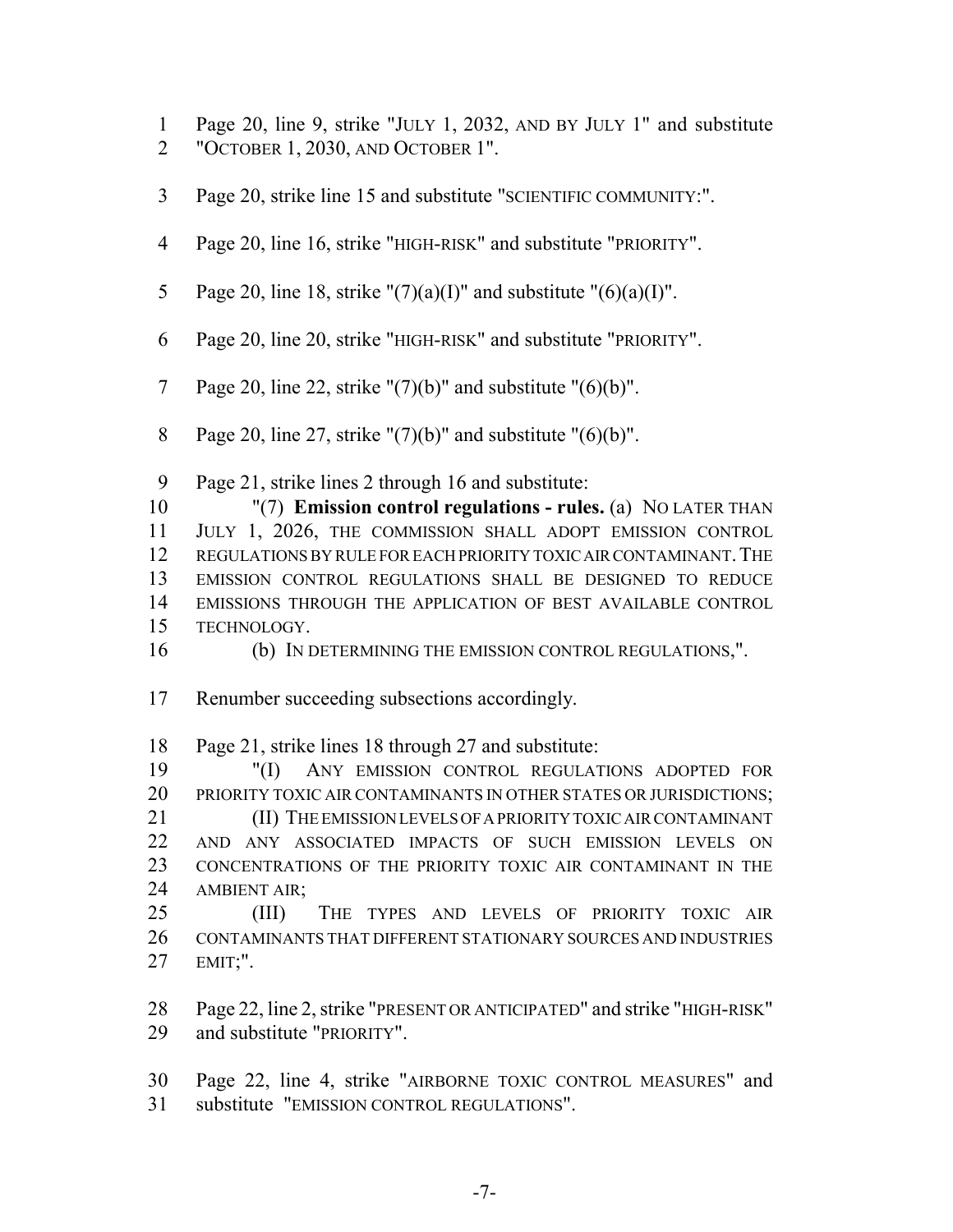- Page 22, line 5, strike "HIGH-RISK" and substitute "PRIORITY".
- Page 22, strike lines 8 and 9 and substitute:
- "(VI) THE ANTICIPATED EFFECT OF EMISSION CONTROL
- REGULATIONS ON LEVELS OF EXPOSURE TO A PRIORITY TOXIC AIR".
- Page 22, line 14, strike "HIGH-RISK" and substitute "PRIORITY".
- Page 22, line 16, strike "HIGH-RISK" and substitute "PRIORITY".
- Page 22, strike line 20 and substitute "EMISSION CONTROL REGULATION.".
- Page 22, line 21, strike "2032," and substitute "2031,".
- Page 22, strike lines 26 and 27 and substitute:
- "(I) ADOPT EMISSION CONTROL REGULATIONS FOR ANY ADDITIONAL PRIORITY TOXIC AIR CONTAMINANTS IDENTIFIED BY THE 12 COMMISSION IN ACCORDANCE WITH SUBSECTION  $(6)(c)(I)$  of this SECTION; AND
- (II) DETERMINE WHETHER TO REVISE THE EXISTING EMISSION CONTROL REGULATIONS IN ACCORDANCE WITH THE CONSIDERATIONS SET 16 FORTH IN SUBSECTION (7)(b) OF THIS SECTION.".
- Page 23, strike lines 1 through 12.
- Page 23, line 15, strike "AIRBORNE TOXIC CONTROL MEASURES" and substitute "EMISSION CONTROL REGULATIONS".
- Page 23, line 19, after "THAT" insert "WOULD CAUSE A NET INCREASE IN
- 21 THE EMISSIONS OF ANY PRIORITY TOXIC AIR CONTAMINANT AND".
- Page 23, line 23, strike "ANALYZE" and substitute "CONDUCT AN AMBIENT 23 IMPACTS ANALYSIS THAT INCLUDES AN ANALYSIS OF".
- 24 Page 24, line 12, strike " $(9)(a)$ " and substitute " $(8)(a)$ ".
- Page 24, line 15, strike "HIGH-RISK" and substitute "PRIORITY".
- Page 24, lines 18 and 19, strike "AIRBORNE TOXIC CONTROL MEASURES"
- and substitute "EMISSION CONTROL REGULATIONS".
- 28 Page 24, line 24, strike " $(9)(c)(I)$ " and substitute " $(8)(c)(I)$ ".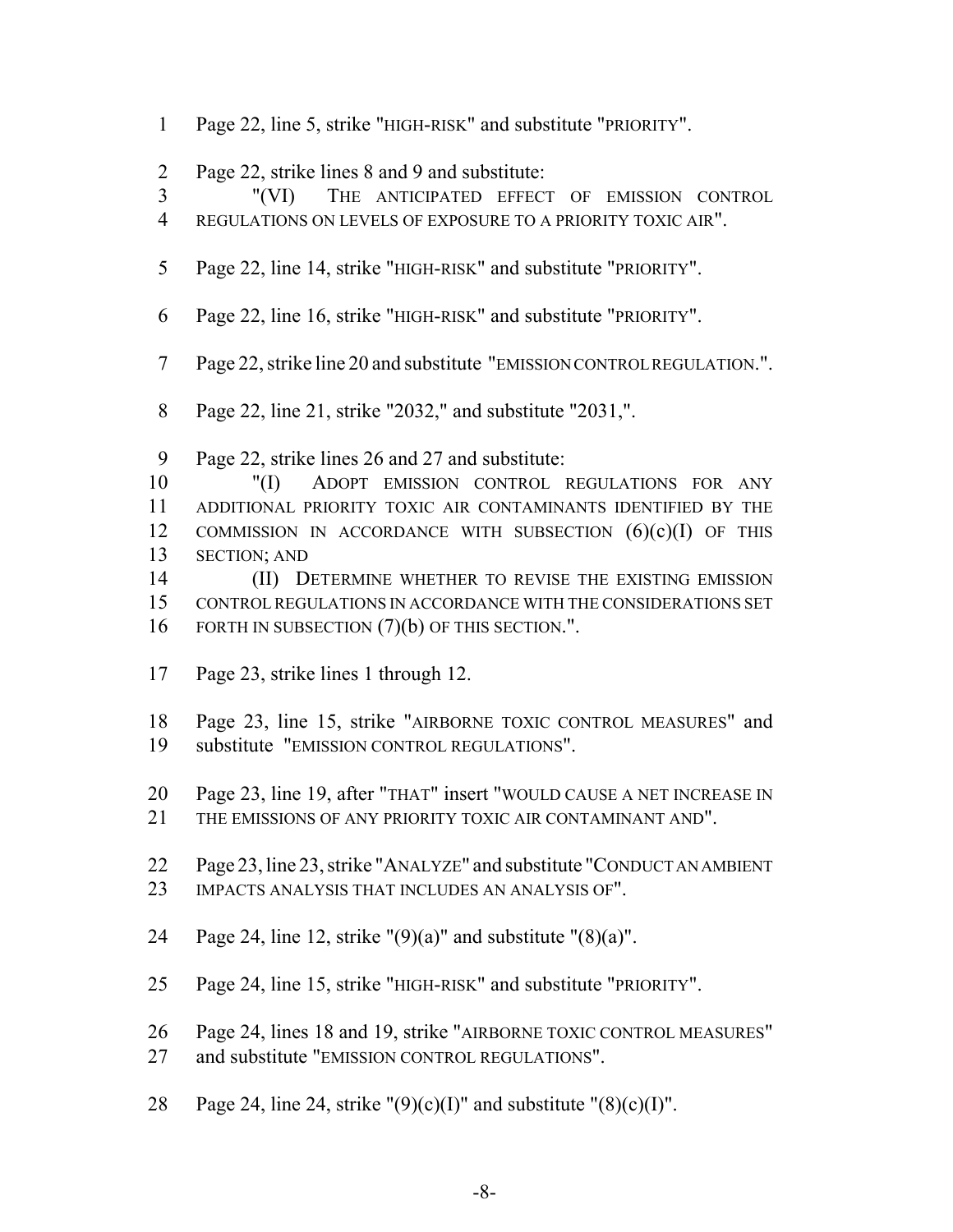Page 24, after line 25 insert:

"(d) THE COMMISSION MAY ESTABLISH BY RULE:

 (I) FOR APPLICATIONS FOR NEW AIR POLLUTION PERMITS, A THRESHOLD LEVEL OF ANNUAL POTENTIAL EMISSIONS OF PRIORITY TOXIC AIR CONTAMINANTS BENEATH WHICH THE REQUIREMENTS OF THIS SUBSECTION (8) DO NOT APPLY; AND

 (II) FOR APPLICATIONS FOR MODIFIED AIR POLLUTION PERMITS, A LEVEL OF INCREASED ANNUAL POTENTIAL EMISSIONS BENEATH WHICH THE REQUIREMENTS OF THIS SUBSECTION (8) DO NOT APPLY.

 (e) IF THE APPLICATION FOR A NEW OR MODIFIED AIR POLLUTION PERMIT COVERS A STATIONARY SOURCE THAT IS LOCATED IN AN AREA THAT HAS BEEN DESIGNATED BY THE COMMISSION BY RULE TO EXCEED HEALTH-BASED STANDARDS FOR A PRIORITY TOXIC AIR CONTAMINANT, THE OWNER OR OPERATOR SHALL NOT CONDUCT THE ANALYSIS REQUIRED 15 BY SUBSECTIONS  $(8)(a)(I)$  AND  $(8)(a)(II)$  OF THIS SECTION AND THE DIVISION SHALL DENY THE PERMIT APPLICATION.".

Page 24, strike lines 26 and 27.

Strike page 25 and 26 and substitute:

 "(9) **Air pollution regulation for existing sources of toxic air contaminants - needs assessment.** (a) NO LATER THAN JULY 1, 2025, THE DIVISION SHALL CONDUCT A NEEDS ASSESSMENT TO DETERMINE THE 22 NEEDS OF THE DIVISION TO ADMINISTER AN AIR PERMITTING PROGRAM TO REGULATE EXISTING STATIONARY SOURCES THAT EMIT LEVELS OF TOXIC AIR CONTAMINANTS THAT POSE A RISK TO PUBLIC HEALTH, REFERRED TO 25 IN THIS SUBSECTION (9) AS THE "AIR PERMITTING PROGRAM".

(b) THE NEEDS ASSESSMENT MUST:

 (I) EVALUATE AIR PERMITTING PROGRAMS FOR EXISTING STATIONARY SOURCES OF TOXIC AIR CONTAMINANTS IN OTHER STATES OR **JURISDICTIONS:** 

 (II) DETERMINE THE SCOPE OF THE AIR PERMITTING PROGRAM, INCLUDING THE TYPES OF PERMITS, STATIONARY SOURCES, INDUSTRIES, AND GEOGRAPHIC AREAS OF THE STATE THAT WILL BE IMPACTED BY THE PROGRAM;

 (III) IDENTIFY THE TYPES OF STATIONARY SOURCES OR CONDITIONS THAT WOULD PROMPT THE REOPENING OF AN AIR PERMIT BY THE DIVISION UNDER THE AIR PERMITTING PROGRAM; AND

 (IV) IDENTIFY PROCESSES AND REASONABLE TIMELINES FOR THE IMPLEMENTATION OF THE AIR PERMITTING PROGRAM, INCLUDING PROCESSES TO:

(A) NOTIFY ANY STATIONARY SOURCES THAT WOULD BE SUBJECT